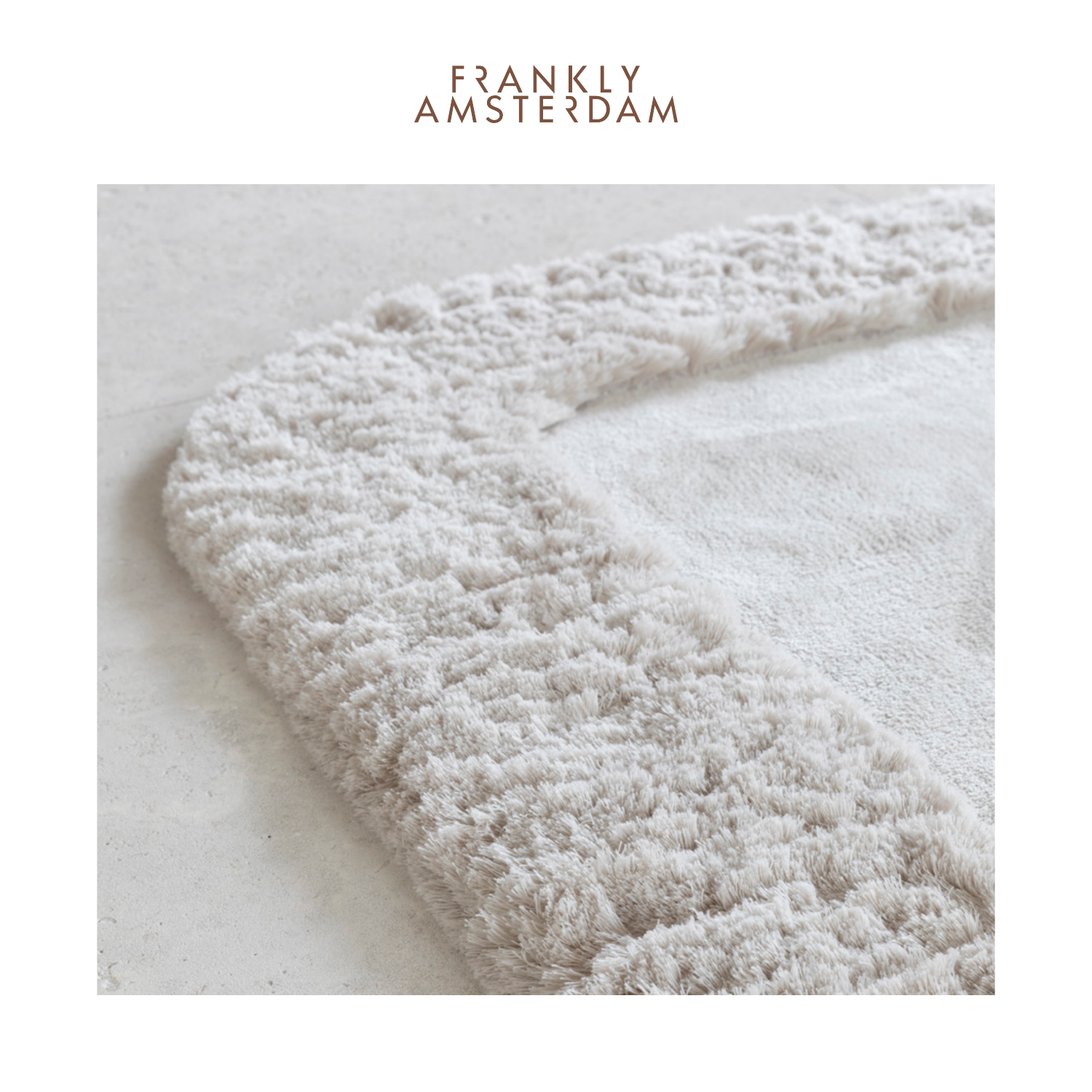

## THINK BIG

Available as Design Size Weight Height Border Technique Colors Color design Material Advantages

Rug Frankly Amsterdam Any size possible 5500  $\text{~cm}^2$ 12mm (center) and 45mm (border) Width 20cm Hand tufted 1 Standard + any custom color Frankly Amsterdam Eucalyptus (center) & Mohair (border) + any size and shape possible + stylish rounded edges + create your own color from 220 uni colors from our Eucalyptus & Mohair box + suitable for residential as well as soft contract

www.frankly.amsterdam | T + 31 (0) 20 737 0818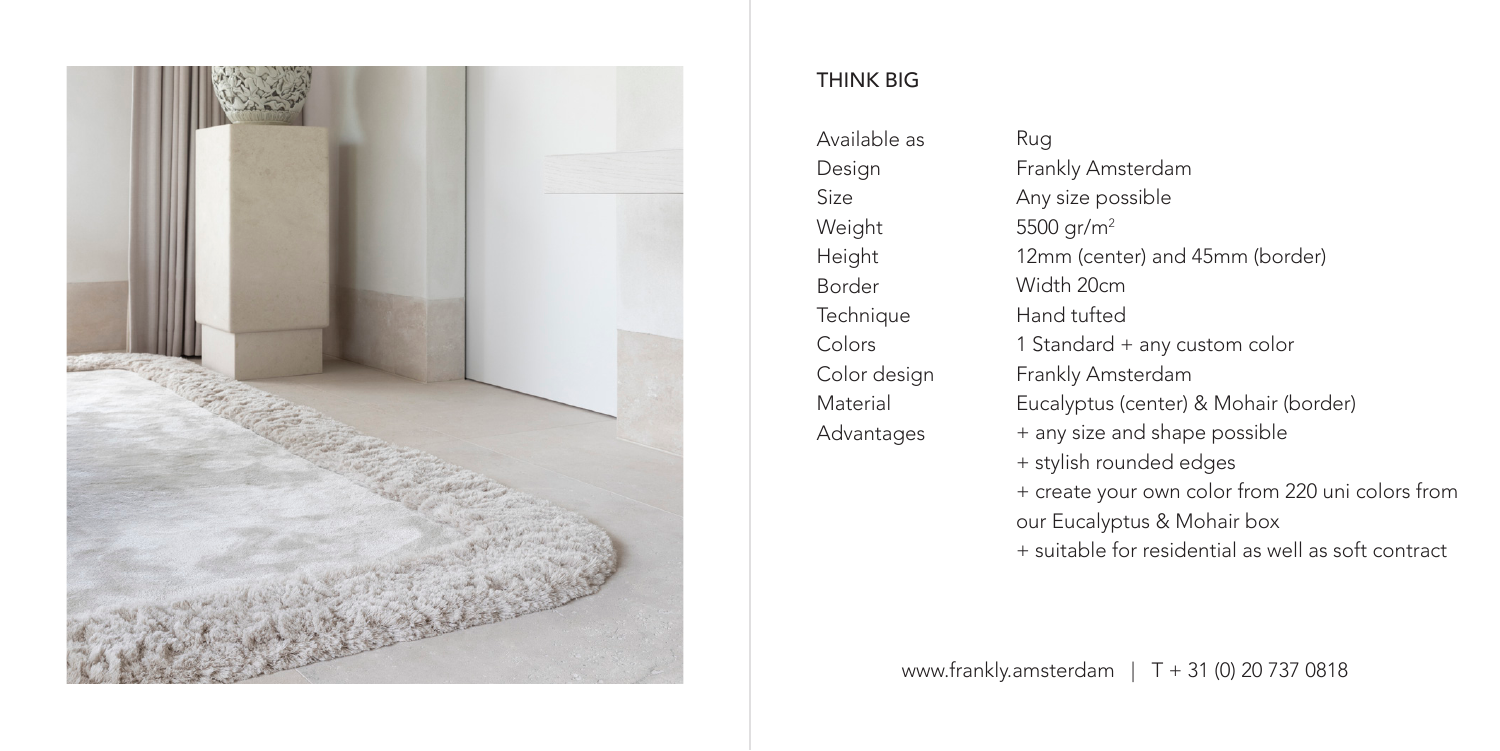Think Big is not easily overlooked. To think big is to create new thoughts. At Frankly Amsterdam we enjoy a bit of risk taking, while keeping things classy obviously. It made sense that the majority of its surface is made of the finest Eucalyptus yarn. An all-time favorite. It's soft, durable and catches sunlight with a sophisticated gloss. The 20cm border however, is made of sturdy Mohair yarn. With its matte finishing and cool edge, Mohair maintains its shape in any situation. The substantial difference between the two pile heights and rounded corners makes for a bold character.

This quality is suitable for residential use. Being tufted by hand, it can be made to measure in any shape and size desired. Like all of our products, Think Big is of European production. Available in any color and combination from our Eucalyptus and Mohair box.



6901

or create your own color with our Eucalyptus and Mohair color box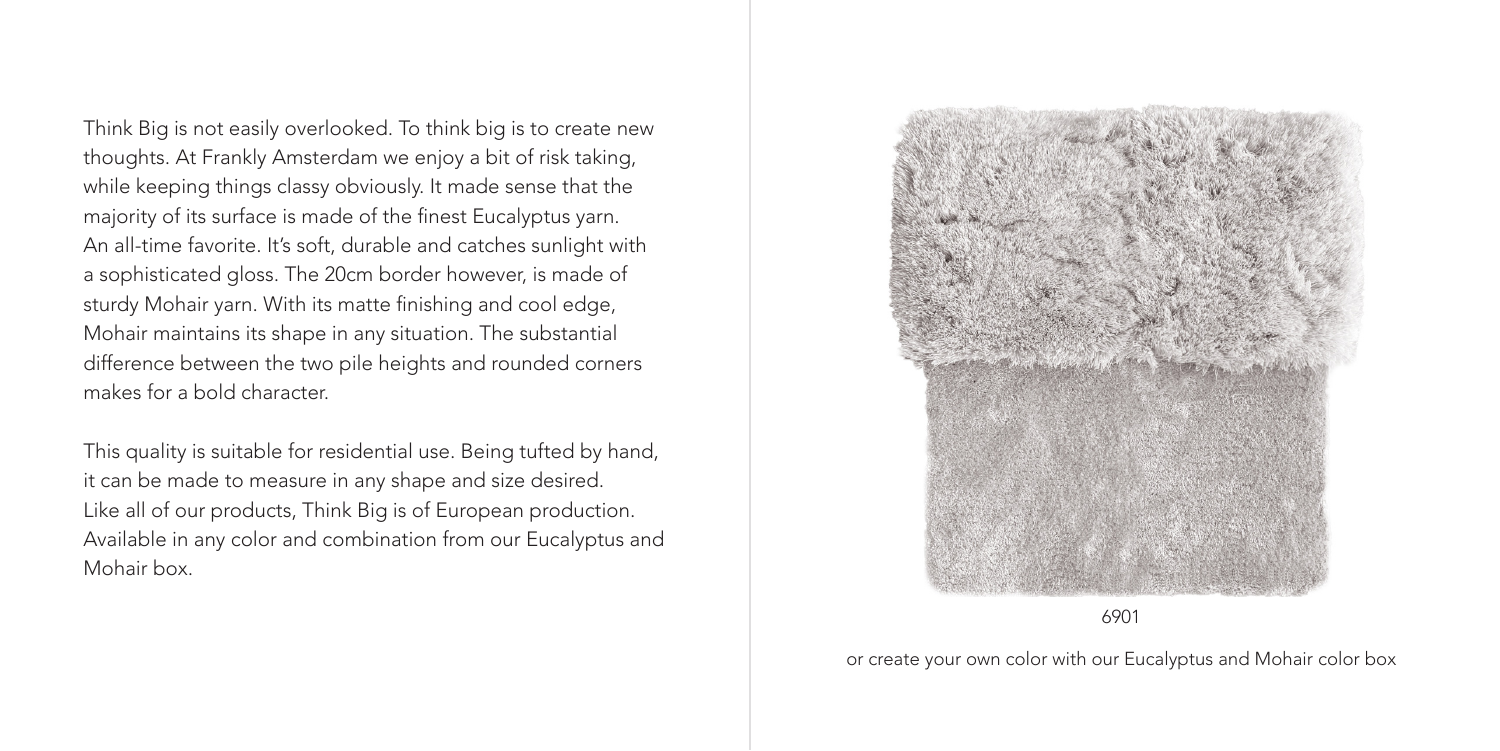## CARE INSTRUCTIONS

- We advise you to vacuum the rug once or twice a week with a normal (upright or cylinder) vacuum cleaner but without the brush or beater bar engaged. Rugs with a high pile need to be vacuumed even more often. - Do not use a vacuumer with a rotating brush, this will damage the yarn. - Rugs made from natural materials are subject to some pilling during the first few months. This is a common characteristic of natural cut fibers and will disappear after 3 or 4 months of normal use.

- A dry environment can result in extra pilling of the yarn. A humidity between 50-70% will benefit the lifecycle of your rug.

- In order to avoid 'regular use marks', we advise you to turn the rug every once in a while.

- Wet stains need to be removed immediately, before the yarn absorbs the fluid. Absorb the stain using a strong absorbing paper (like kitchen paper). Do not, in any case, rub or put pressure on the rug when wet. This can damage the fibers and the structure of the rug.

- Light stains can safely be treated with JAMES cleaning agents, which have been succesfully tested on our products. Please follow the instructions of the JAMES stain disc, also shown on our site. We can not guarantee safe use of cleaning agents by any other brand, since they have not been tested.

- Please do not use highly acidic cleaning agents to remove stains from your rug. This will cause discoloration of the yarn.

- In case of heavy staining or transferred dirt, we advise you to always have your Eucalyptus/Mohair rug dry cleaned by a specialist in rug cleaning. Please state clearly that this rug needs to be cleaned without using water.

- When in doubt, please don't hesitate to contact us, or take a look on our website, www.frankly.amsterdam/careinstructions, for more information.

## WARRANTY

- Frankly Amsterdam guarantees its rugs for 2 years of normal use.

- All our products are made with care. In case a manufacturing defect escaped our attention, please inform us within 14 days after delivery and leave the product unused.

- Small differences or irregularities in color, weft or size may occur. This is inherent to the use of natural fibers and has to be accepted when within normal commercial tolerances.

- Frankly Amsterdam will not accept any complaint if shading is concerned.